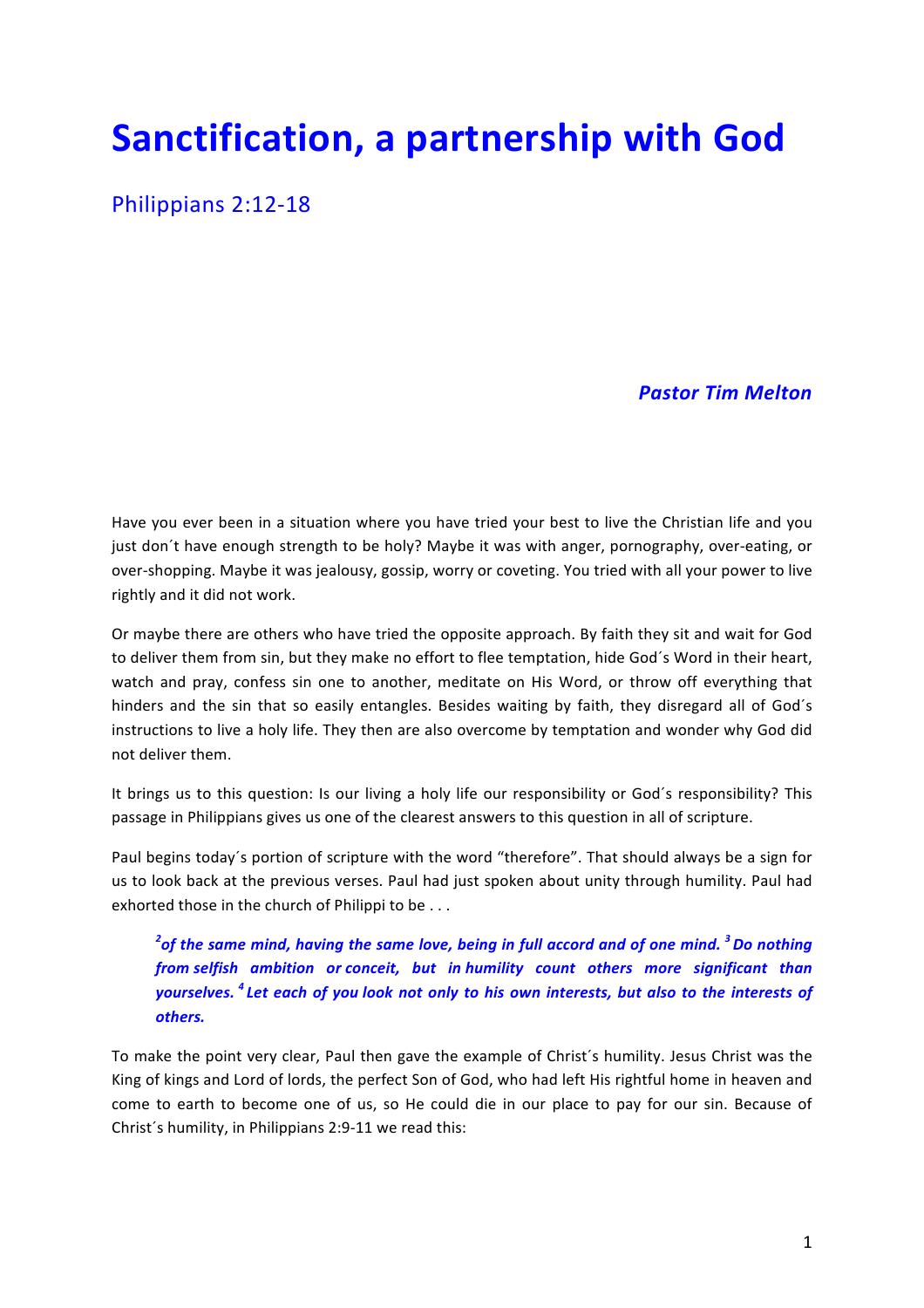<sup>9</sup> Therefore God has highly exalted him and bestowed on him the name that is above every *name,* <sup>10</sup> so that at the name of Jesus every knee should bow, in heaven and on earth and *under* the earth, <sup>11</sup> and every tongue confess that Jesus Christ is Lord, to the glory of God the *Father.*

<sup>12</sup> Therefore, my beloved, as you have always obeyed, so now, not only as in my presence but *much more in my absence, work out your own salvation with fear and trembling, <sup>13</sup> for it is* God who works in you, both to will and to work for his good pleasure.

If Christ could condescend from God to man, the Philippians could surely condescend one to another. Christ came to earth and lived and died as if His life was less significant than theirs. He died so that they could live. That is the gospel that reconciled them to God, and the gospel that now called them to do the same for others.

Now, that they had been blessed with such undeserved grace, it was supposed to compel them to do the same. That was the reason for Paul's "Therefore".

We see, in verse 12, that the Philippians had a history of obeying God when Paul had been with them. Now Paul was calling them to obey God even when he, their spiritual father, was not with them. 

It is the natural sign of maturity, even for children. Many children can obey when their parents are there watching, reminding and disciplining, but only the mature children can still obey when their mother and father are not around.

Paul then describes their obedience with two phrases that seem to contradict each other: *"work out your* own salvation with fear and trembling, for it is God who works in you, both to will and to *work for his good pleasure."*

Verse 12 will cause some people to ask, "Is Paul saying that we have to earn our salvation by good works?" No. The phrase "work out your own salvation" would be similar to saying, "figure out how to live out your new life of salvation".

It might be similar to a young woman who has been a victim of human trafficking since she was a little girl. She is finally freed from this life of slavery. She is now a free person, but she has no idea how to live in freedom. It will be a long journey of healing as others care for her and teach her the ways of life living as a free person.

The Christian life is similar. At the point of salvation a believer is forgiven and counted as holy. That is a praiseworthy truth, but we each are very familiar that we still sin. So, what is happening? Are we holy or are we not? The answer is "both". We are living in the midst of the "now and the not yet". We are no longer slaves to sin. We are now children of God, but we do not yet know how to live in the midst of the freedom and the spiritual riches we now possess.

Since we are in Christ, we are now counted as holy, but functionally there are areas of our lives that are, not yet, holy. As we continue through the years of our Christian life, we will grow in holiness and likeness to Christ. The holiness of our lives will gradually come more and more into agreement with our identity of holiness.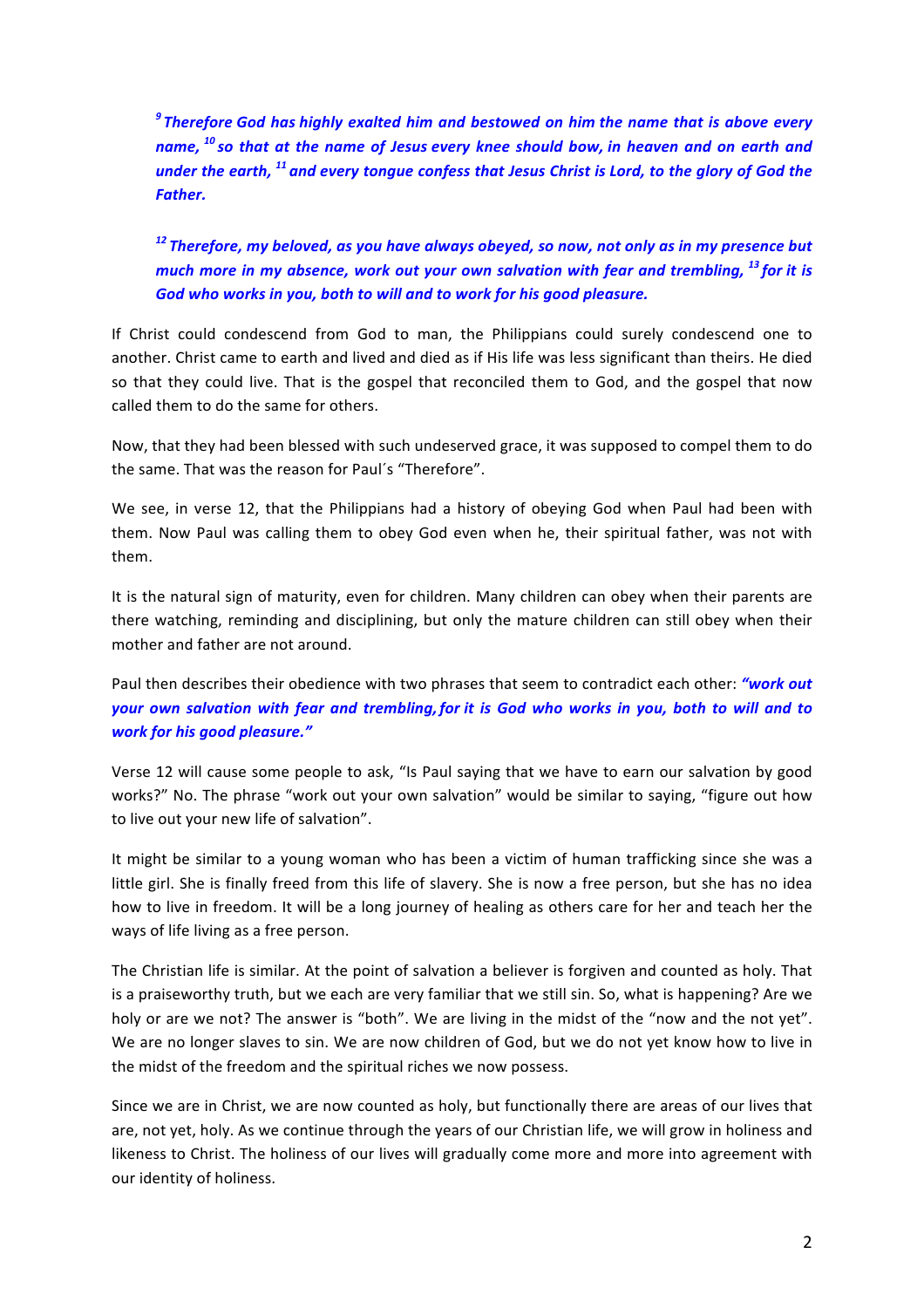Working out our salvation is not just figuring out the beginning of the Christian life. The actual word in the original language meant to work until you reached completion. Don't settle for a salvation that just gets you into God's family and nothing more. Work towards the full benefit of salvation that transforms and ushers in the abundant life that Jesus spoke of in John 10:10. It runs parallel to God's working in our life that is referred to in chapter 1, verse 6: "He who began a good work in you will bring it to completion at the day of *Jesus Christ."* 

We are working out our salvation. We are learning to live out this new life, and as we do we are becoming more like Christ. This process of learning how to live out the holiness we have in Christ is called "sanctification". As the Philippians learned more about the gospel, its beauty and their new identity in Christ, they would then be prepared to live out the gospel towards the other believers in the church.

It is a working out of salvation that is rooted in fear and trembling. Another way to say that is, "work out your salvation in awe and utter dependence on God." It is realizing that even in the midst of our working, salvation from beginning to end is a miraculous work of God in our lives.

From one side we, as Christians, are supposed to obey, live by faith, love one another, hide God's Word in our heart, seek God first, confess sin, forgive each other, and so many other commands that we find in scripture. We often live as if the Christian life depends on us, our discipline, our commitment, our effort and our goodness. But how many times have we tried to be holy in our own power and failed?

You would think that Christ's dying on the cross would have been enough to motivate us. That receiving a new nature would have been enough. That being forgiven would have been enough. That having God's Word would have been enough. That being loved unconditionally would have been enough for us to walk in holiness on our own, but it is not.

We are to work out our own salvation, but thank God for the next verse which brings into focus the other side of the Christian life.:

Verses 12-13 say, "work out your own salvation with fear and trembling, <sup>13</sup> for it is God who works *in you, both to will and to work for his good pleasure."* 

So, do we do the sanctifying work in our lives to become more holy, or does God? Both. We have already read that the Philippians needed to obey. They needed to live out the selfless love of the gospel towards one another. Each believer clearly had spiritual responsibilities as they grew in Christ. But, verse 13 says that, "It is God who works in you, both to will and to work for his good *pleasure."*

The word used by Paul here for work is always used to describe the work of God. It also is always used to describe work that accomplishes its intended goal. That is our encouragement. God will complete the work of the gospel in the lives of those who are truly His. Nothing will keep God from finishing what He has begun in our lives.

The Bible clearly explains that God is working. In John 5:17, Jesus said that God is always working. Romans 8:28 talks of how God works all things for the good of those who love Him and are called according to His purpose. We see throughout scripture God working in people's lives to grow their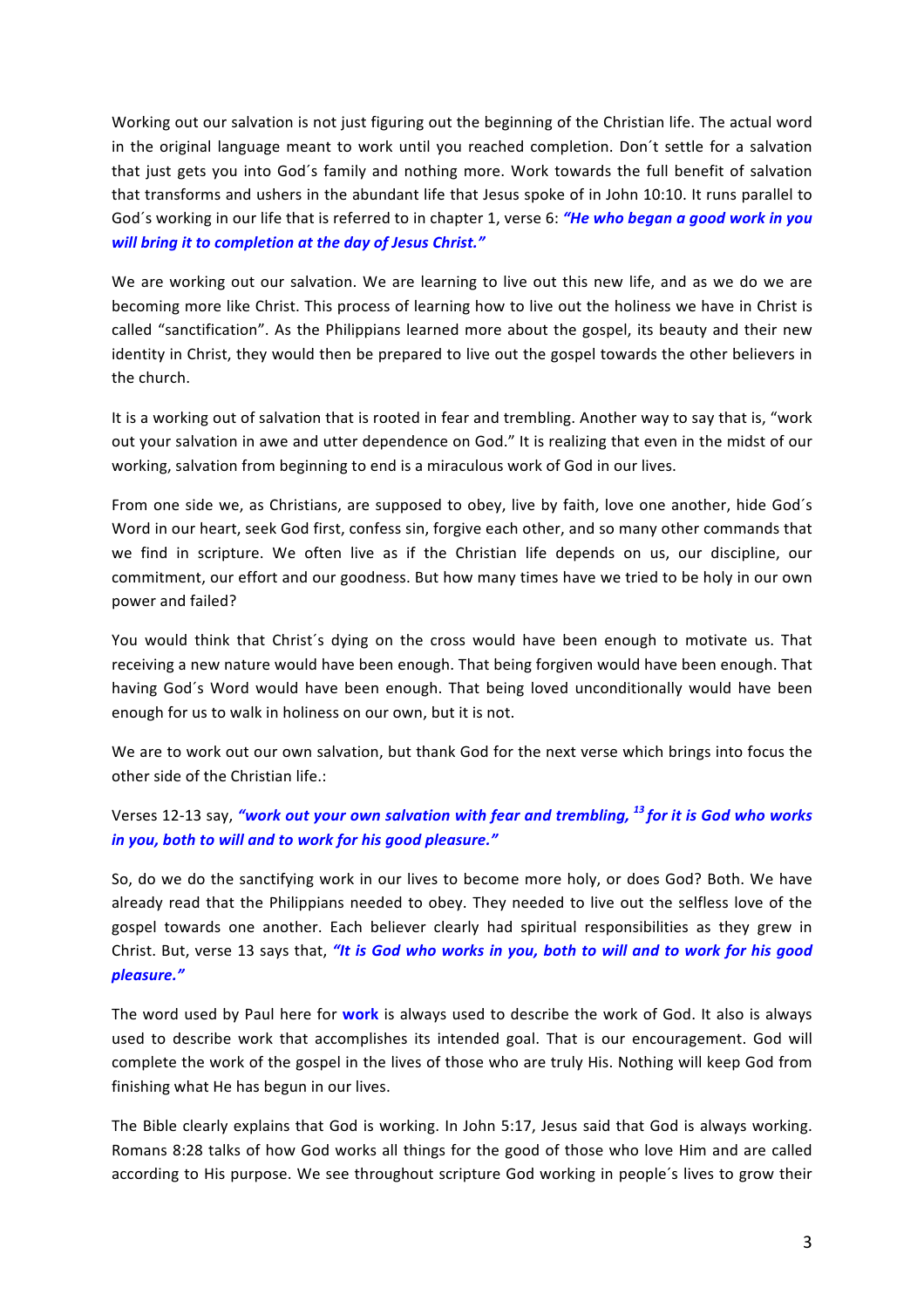faith, humble their hearts, convict them of sin, heal their wounds, forgive their sins, provide for their needs, shine light in their darkness, give counsel to their confusion, protect them from attack, give them purpose, guide them into truth, grant them new life, use them for His glory.

It is God who is the ultimate orchestrator of our sanctification. It is God who is working in our lives to oversee the process of us working out our salvation.

In John 5:17, Jesus talks of how God the Father is always working. Two verses later, Jesus states that He only does what He sees the Father doing.

That is one of the clearest pictures that we have of the sanctifying process. Like the Philippians, we are called to work out our salvation with fear and trembling. In addition to this, with a heart of submission, we are to humble ourselves before God's processes in our lives. Like the clay to the potter, allow God to form us into the vessel that He desires us to be.

Yes, there is a part that we are to play, but scripture states that it is God who has already promised to make us like Jesus.

May we not rage against the challenges of life, but may we receive both the good and bad that life brings our way, confident that each are a tool in God's hand to help us "work out our salvation". It is only then that we will begin to live out of the gospel, realize the gift we have been given, and humble ourselves before one another, even as Christ did for us. Paul then continues to explain.

## <sup>14</sup> Do all things without grumbling or disputing, <sup>15</sup> that you may be blameless and *innocent, children of God without blemish in the midst of a crooked and twisted generation, among whom you shine as lights in the world,* <sup>16</sup> holding fast to the word of life,

Paul then gave them concrete examples of what obedience should look like in their situation. They were to do all things without grumbling and disputing.

This word **grumbling** was the same word that, when translated, was used to describe, in the words of William Barclay, "the rebellious murmurings of the children of *Israel against Moses*" during their wanderings in the wilderness (Ex. 15:24; Ex. 16:2; Num. 16:41). Barclay went on to say that,  $H$ *describes the low, threatening, discontented muttering of a mob who distrust their leaders and are on the verge of an uprising."*

Grumbling is rooted in discontentment and rebellion. We complain. We don't get our way. It is selfish. It covets. It is often judgmental and manipulative.

This was not to be the attitude of the Philippians. As they figured out how their salvation worked and all the benefits they now had in Christ, grumbling had no place, and disputes were no longer necessary. Contentment, gratitude and selflessness were to characterize the life of the Philippian Christians. 

The goal was that they would be blameless and innocent, without blemish.

This word for *innocent* was also used to describe a metal that had no impurities in it. It reminds us of when Jesus saw Nathanael approaching him in John 1:47, "Here is a true Israelite, in whom there is *nothing false."* This word for without blemish was used to describe the perfect lamb that was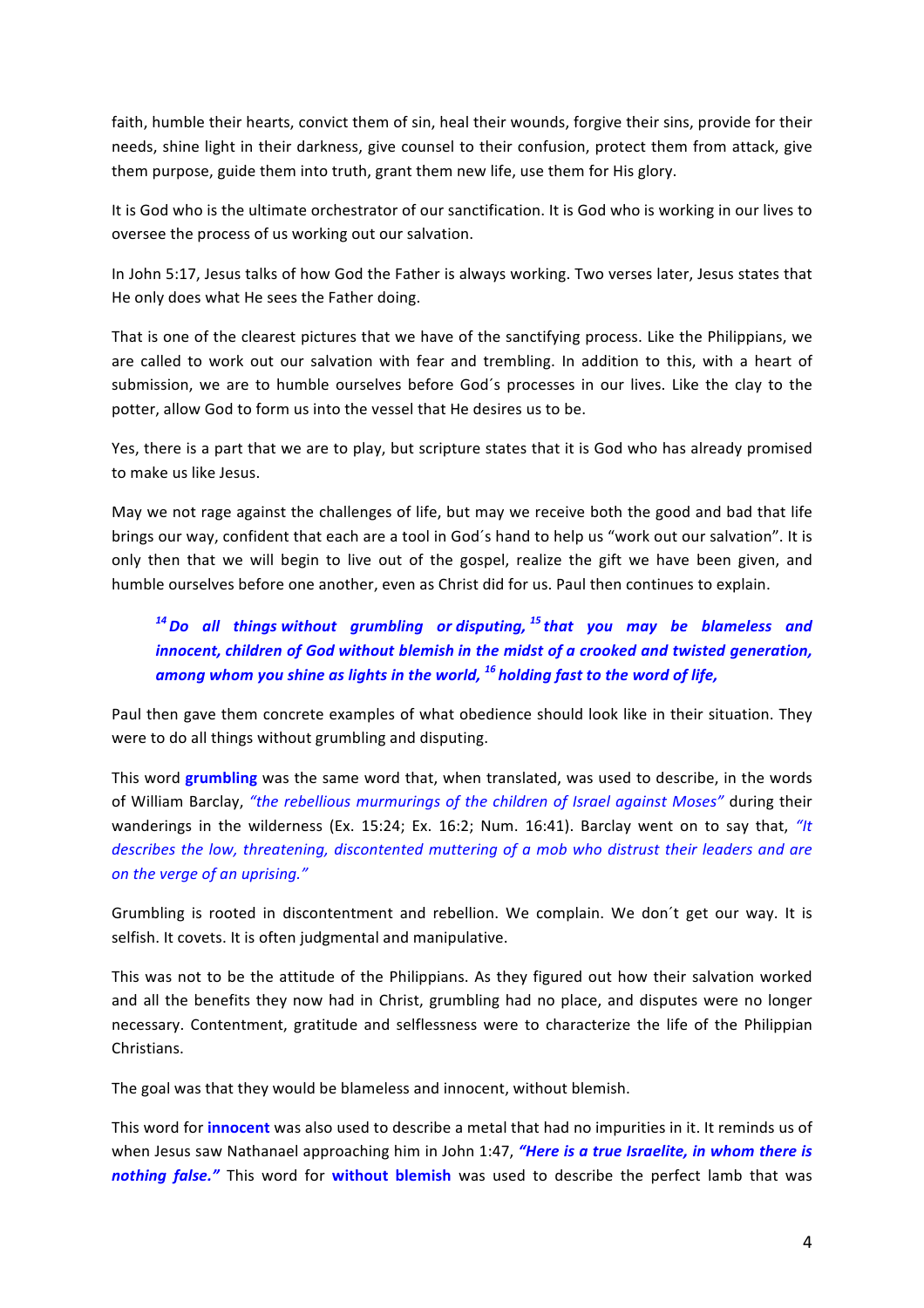required for sacrifices on the altar of God. Lambs with any sort of blemish, ailment or handicap could not be sacrificed to God. That is our goal. That God would continue to refine, heal and purify us, removing our impure motives and selfishness. That we could give our lives as a living sacrifice for His glory.

Paul is still talking about sanctification. That the Philippians would be able to live holy lives in the midst of a crooked and twisted generation. The world **holy** actually means "called out or set apart for a purpose." As they worked out their salvation and God worked in their lives, they would clearly become a set apart people. They would be different than the others in the world around them.

It is how we should be as well. As God works in us and empowers us to work out our salvation we, too, will become a set apart people. We will be different. Our desires, our goals, our attitudes, our thinking, our lives, will stand in stark contrast to those around us.

But that was Paul's goal for them. That as the Philippians lived holy lives, in the midst of a crooked and twisted generation, that their lights would shine brightly in a dark world, as they held tightly to the word of life. It was this result, this advancement of the kingdom, through these precious people, that Paul longed for. Paul concludes this section of scripture with these words:

#### *so* that in the day of Christ *I* may be proud that *I* did not run in vain or labor in vain. <sup>17</sup> Even if *I* am to be poured out as a drink offering upon the sacrificial offering of your faith, I am glad and rejoice with you all. <sup>18</sup> Likewise you also should be glad and rejoice with me.

Paul sought to finish well. To have served God and His people in a way that bore lasting fruit. That on that day, when Paul stood before Christ, that he would be satisfied and content of the eternal harvest that had come from his labors. That he would be able to look out over the churches that he had served and rejoice in their salvation and lasting service to the gospel of Jesus Christ. This was Paul's hope, but this result would only be confirmed through time and test.

In the parable of the four soils found in Matthew 13, Jesus tells how it is possible for a person to claim to be in Christ, but it is the lasting effect that will make it clear if they truly belonged to Christ.

Jesus said, some "hear the word and receive it with joy, yet he has no root in himself, but endures *for* a while, and when tribulation or persecution arises on account of the word, immediately he *falls away."* Others "hear the word, but the cares of the world and the deceitfulness of riches choke *the word, and it proves unfruitful."* Each of these examples appeared to be in the faith, but time and test revealed that they were not in Christ at all. The seed that was "sown on good soil, this is *the* one who hears the word and understands it. He indeed bears fruit and yields, in one case a *hundredfold, in another sixty, and in another thirty."* This was the lasting harvest that Paul longed to see amongst the Philippians.

For this eternal fruit Paul was willing to pay the ultimate sacrifice. To lay down his life as a sacrifice for their faith if that was what was required. Even in the midst of these sobering thoughts, Paul once again arrived at the point of joy. In spite of the prison and the chains, Paul still rejoiced with His fellow believers in Philippi, who shared the good news of Jesus Christ and stood faithfully with Him. With God, Paul had worked out his salvation to the point that he now found a joy that was more precious than life itself. His joy was lasting because his focus was Christ and his desires now mirrored those of his heavenly Father.